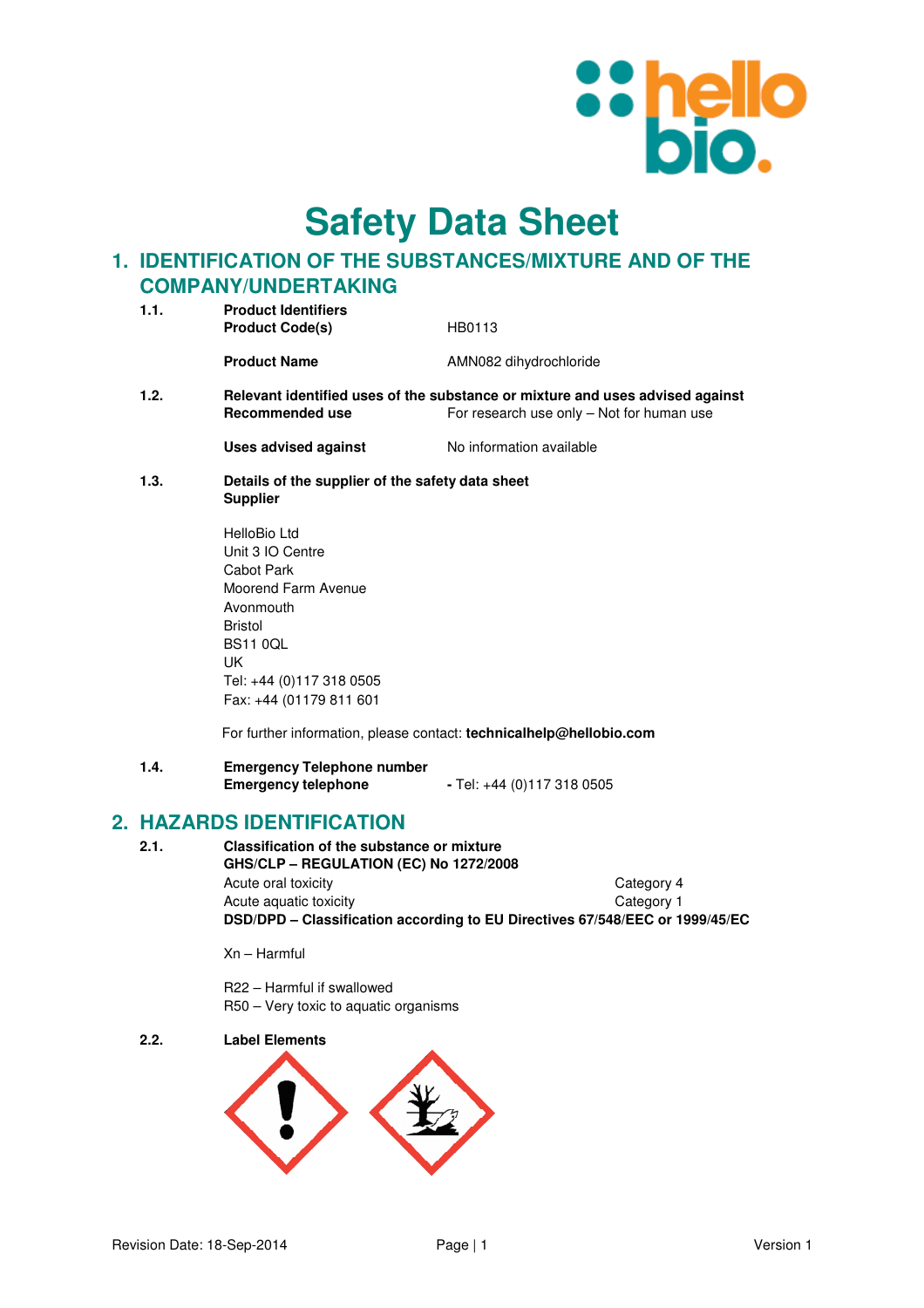### **Signal Word**

Warning

### **Hazard Statements**

H302 – Harmful if swallowed

H400 – Very Toxic to aquatic life

### **Precautionary Statements**

P301 + P312 - IF SWALLOWED: Call a POISON CENTER or doctor/physician if you feel unwell

P264 – Wash face, hands and any exposed skin thoroughly after handling

- P270 Do not eat, drink or smoke when using this product
- P330 Rinse mouth
- P273 Avoid release to the environment
- P391 Collect spillage
- P501 Dispose of contents/ container to an approved waste disposal plant

### **2.3. Other hazards**

Caution – substance not yet completely tested

### **3. COMPOSITION/INFORMATION ON INGREDIENTS**

**3.1. Substances** 

| Product Name:     | AMN082 dihydrochloride   |                                                       |
|-------------------|--------------------------|-------------------------------------------------------|
| Synonyms:         |                          | N, N'-Dibenzhydrylethane-1, 2-diamine dihydrochloride |
| Formula:          | $C_{28}H_{28}N_2$ . 2HCl | Molecular Weight: 465.46                              |
| <b>CAS Number</b> | 97075-46-2               |                                                       |

### **4. FIRST AID MEASURES**

| 4.1. | Description of first aid measures<br><b>General advice</b>  | If symptoms persist, call a physician.                                                                                                                                                   |
|------|-------------------------------------------------------------|------------------------------------------------------------------------------------------------------------------------------------------------------------------------------------------|
|      | Eye contact                                                 | Immediately flush with plenty of water. After initial<br>flushing, remove any contact lenses and continue flushing<br>for at least 15 minutes. If symptoms persist, call a<br>physician. |
|      | <b>Skin Contact</b>                                         | Wash off immediately with soap and plenty of water while<br>removing all contaminated clothes and shoes. If<br>symptoms persist, call a physician.                                       |
|      | Ingestion                                                   | Rinse mouth. If symptoms persist, call a physician                                                                                                                                       |
|      | <b>Inhalation</b>                                           | Move to fresh air. If symptoms persist, call a physician.                                                                                                                                |
| 4.2. | Most important symptoms and effects, both acute and delayed |                                                                                                                                                                                          |

- To the best of our knowledge, the chemical, physical and toxicological properties have not been thoroughly investigated.
- **4.3. Indication of immediate medical attention and special treatment needed**  Show this safety data sheet to the doctor in attendance. Immediate medical attention is required.

### **5. FIRE-FIGHTING MEASURES**

- **5.1. Extinguishing media Suitable extinguishing media** Use water spray, alcohol-resistant foam, dry chemical or carbon dioxide
- **5.2. Special hazards arising from the substance or mixture**  In combustion, may emit toxic fumes.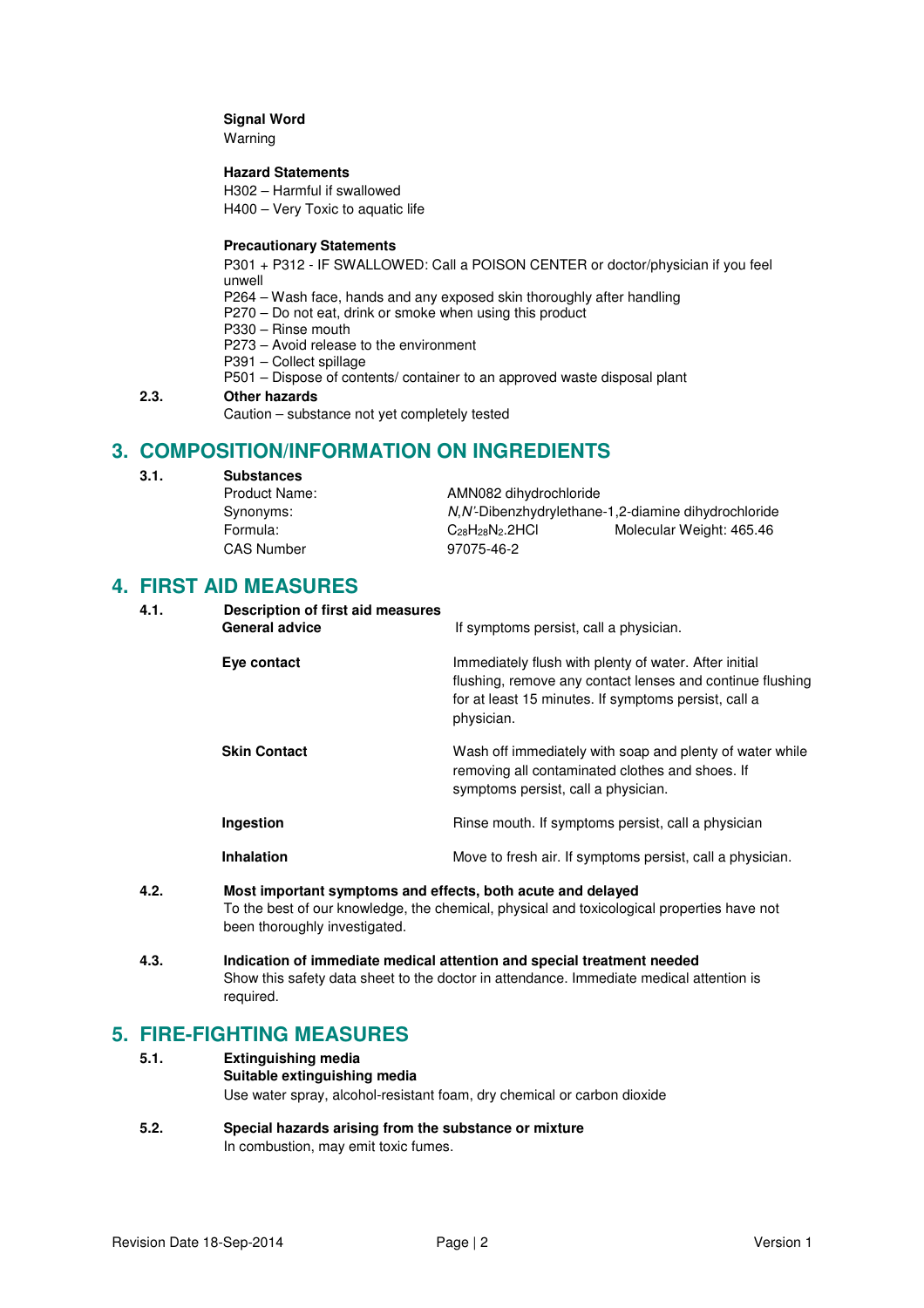### **5.3. Precautions for fire-fighters**

Wear suitable protective clothing to prevent contact with skin and eyes and self-contained breathing apparatus.

### **6. ACCIDENTAL RELEASE MEASURES**

### **6.1. Personal precautions, protective equipment and emergency procedures**

Do not take action without suitable protective clothing – see section 8 of SDS. Evacuate personnel to safe areas. Ensure adequate ventilation. Avoid breathing vapours, mist, dust or gas.

### **6.2. Environmental precautions**

Do not let product enter drains.

### **6.3. Methods and materials for containment and cleaning up**

Cover spillage with suitable absorbent material. Using non-spark tools, sweep up material and place in an appropriate container. Decontaminate spill site with 10% caustic solution and ventilate area until disposal is complete. Hold all material for appropriate disposal as described under section 13 of SDS.

### **6.4. Reference to other sections**

For required PPE see section 8. For disposal see section 13.

### **7. HANDLING AND STORAGE**

### **7.1. Precautions for safe handling**

Use in a chemical fume hood, with air supplied by an independent system. Avoid inhalation, contact with eyes, skin and clothing. Avoid the formation of dust and aerosols. Use in a wellventilated area. Keep away from sources of ignition. Avoid prolonged or repeated exposure.

#### **7.2. Conditions for safe storage, including any incompatibilities.**  Store in cool, well-ventilated area. Keep away from direct sunlight. Keep container tightly sealed until ready for use. Recommended storage temperature: Store at RT

### **7.3. Specific end uses**

Use in a laboratory fume hood where possible. Refer to employer's COSHH risk assessment.

### **8. EXPOSURE CONTROLS/PERSONAL PROTECTION**

### **8.1. Control parameters**

#### **Components with workplace control parameters**

Contains no substances with occupational exposure limit values.

### **8.2. Exposure controls**

#### **Appropriate engineering controls**

Use in a fume hood where applicable. Ensure all engineering measures described under section 7 of SDS are in place. Ensure laboratory is equipped with a safety shower and eye wash station.

#### **Personal protective equipment**

### **Eye/face protection**

Use appropriate safety glasses.

#### **Skin protection**

Use appropriate chemical resistant gloves (minimum requirement use standard BS EN 374:2003). Gloves should be inspected before use. Wash and dry hands thoroughly after handling.

#### **Body protection**

Wear appropriate protective clothing.

#### **Respiratory protection**

If risk assessment indicates necessary, use a suitable respirator.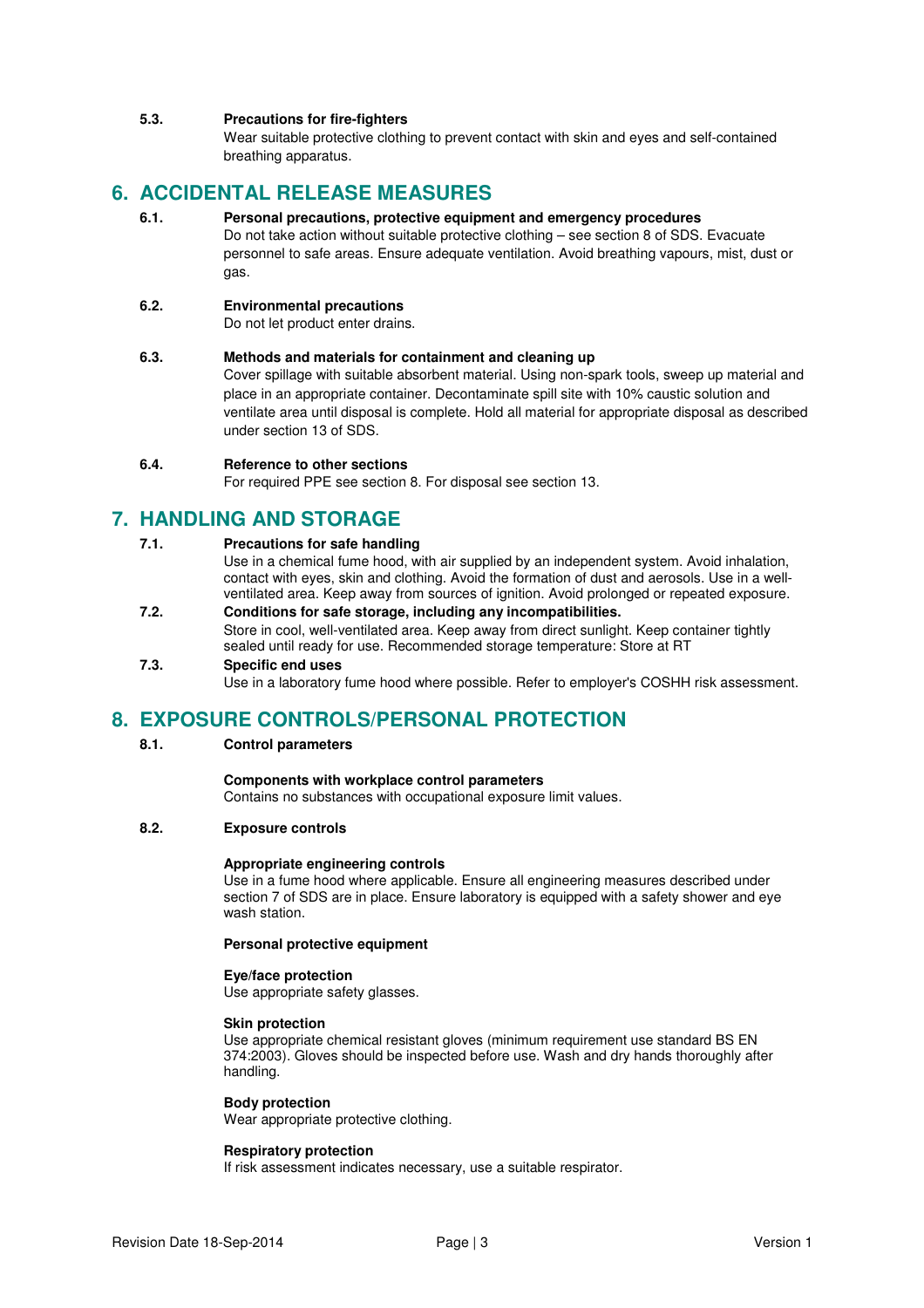### **9. PHYSICAL AND CHEMICAL PROPERTIES**

### **9.1. Information on basic physical and chemical properties**

| Appearance                                      | White solid       | Vapour pressure              | No data available                      |
|-------------------------------------------------|-------------------|------------------------------|----------------------------------------|
| Odour                                           | No data available | Vapour density               | No data available                      |
| Odour threshold                                 | No data available | Relative density             | No data available<br>Soluble in water, |
| pH                                              | No data available | Solubility(ies)              | ethanol.<br>dimethylsulfoxide          |
| Melting/freezing point                          | No data available | Partition coefficient        | No data available                      |
| Boiling point/range                             | No data available | Auto-ignition temperature    | No data available                      |
| Flash Point                                     | No data available | Decomposition<br>temperature | No data available                      |
| Evaporation rate                                | No data available | Viscosity                    | No data available                      |
| Flammability (solid, gas)                       | No data available | Explosive properties         | No data available                      |
| Upper/lower flammability or<br>explosive limits | No data available | Oxidising properties         | No data available                      |

#### **9.2. Other safety information**  No data available

### **10. STABILITY AND REACTIVITY**

### **10.1. Reactivity**

Stable under recommended transport or storage conditions.

### **10.2. Chemical Stability**

Stable under recommended storage conditions.

#### **10.3. Possibility of hazardous reactions**

Hazardous reactions will not occur under normal transport or storage conditions.

**10.4. Conditions to avoid** 

Heat, moisture

#### **10.5. Incompatible materials**

Strong acids/alkalis, strong oxidising/reducing agents.

### **10.6. Hazardous decomposition products**

Carbon monoxide (CO), Carbon dioxide (CO<sub>2</sub>), Nitrogen oxides (NOx), Phosphorous oxides.

### **11. TOXICOLOGICAL INFORMATION**

### **11.1. Information on toxicological effects**

| No Information available |
|--------------------------|
| No Information available |
| No Information available |
| Harmful if swallowed     |
|                          |
| No Information available |
| No Information available |
| No Information available |
| No Information available |
| No Information available |
|                          |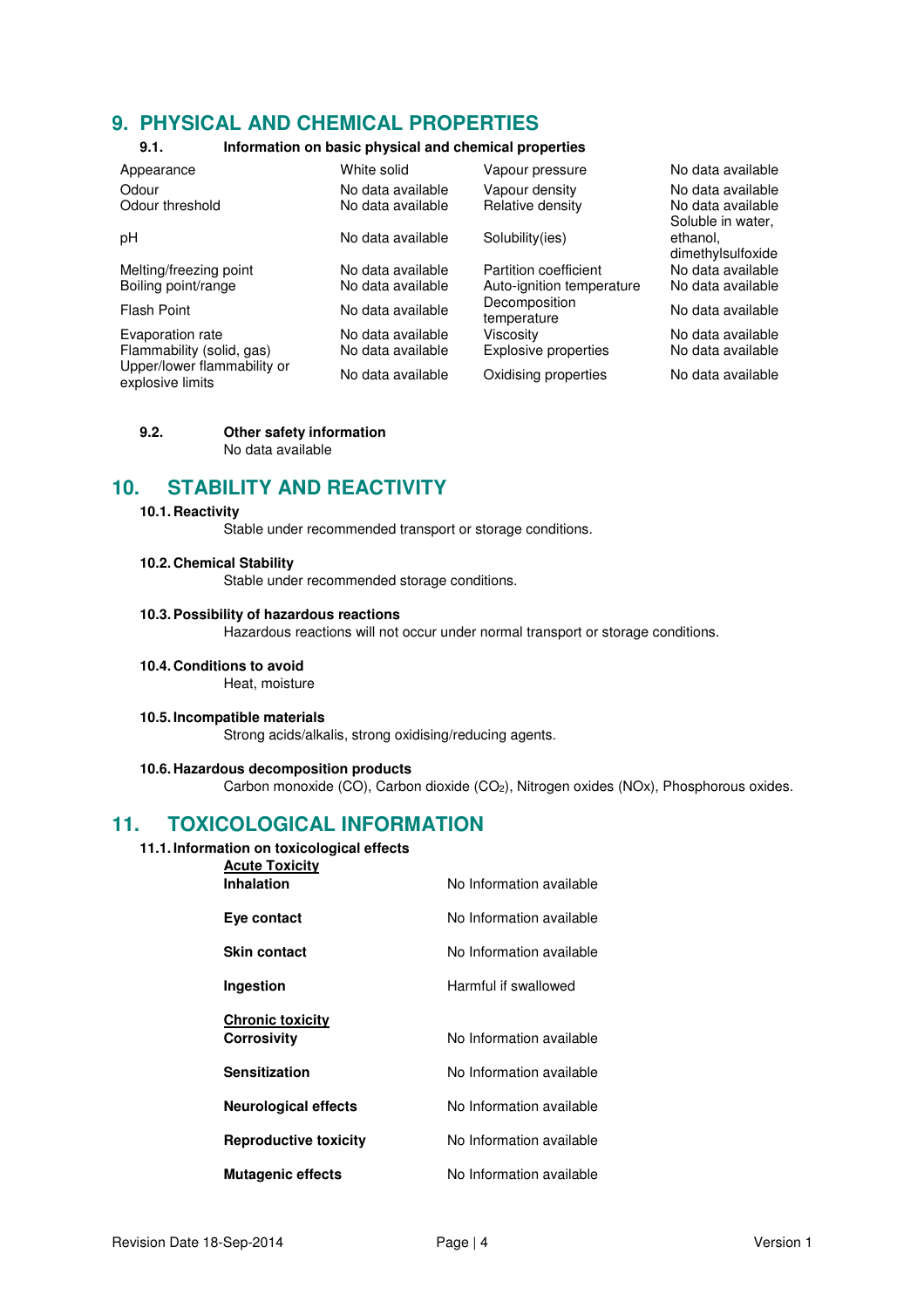**Target Organ Effects** No Information available

### **12. ECOLOGICAL INFORMATION**

### **12.1. Toxicity**

### **Ecotoxicity effects**

As supplied, the preparation is not expected to present significant adverse environmental effects

### **12.2. Persistence and degradability**

No Information available

#### **12.3. Bioaccumalative potential**  No Information available

### **12.4. Mobility in soil**

No Information available

#### **12.5. Results of PBT and vPvB assessment**  No Information available

### **12.6. Other adverse effects**

No Information available

### **13. DISPOSAL CONSIDERATIONS**

### **13.1. Waste treatment methods**

### **Waste from residues/unused products**

Dispose of in accordance with local regulations

### **Contaminated packaging**

Empty containers should be taken to an approved waste handling site for recycling or disposal.

### **Other information**

According to the European Waste Catalogue. Waste Codes are not product specific, but application specific. Waste codes should be assigned by the user based on the application for which the product was used.

Excepted Quantity

# **14. TRANSPORT INFORMATION**

| Proper shipping name | Environmentally hazardous substance, soild, n.o.s.<br>(AMN082 dihydrochloride) |
|----------------------|--------------------------------------------------------------------------------|
| <b>Hazard Class</b>  | 9                                                                              |
| UN/ID No             | 3077                                                                           |
| Packing group        | Ш                                                                              |
|                      | <b>Excepted Quantity</b>                                                       |
| Proper shipping name | Environmentally hazardous substance, soild, n.o.s.<br>(AMN082 dihydrochloride) |
| <b>Hazard Class</b>  | 9                                                                              |
| UN/ID No             | 3077                                                                           |
| Packing group        | Ш                                                                              |
|                      | <b>Excepted Quantity</b>                                                       |
| Proper shipping name | Environmentally hazardous substance, soild, n.o.s.<br>(AMN082 dihydrochloride) |
| <b>Hazard Class</b>  | 9                                                                              |
| UN/ID No             | 3077                                                                           |
| Packing group        | Ш                                                                              |
|                      |                                                                                |